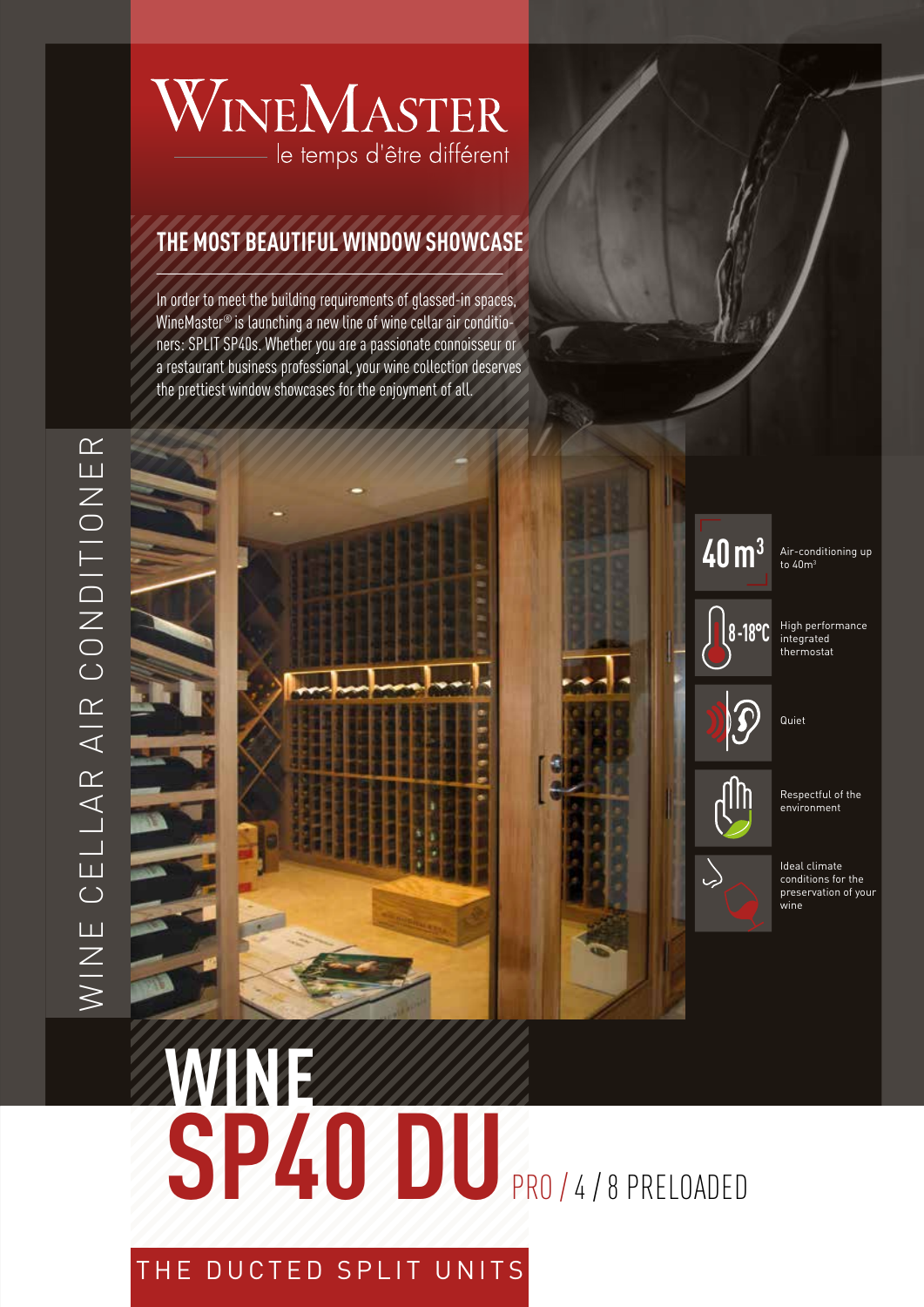

# **WINE SP40 DU** PRO / 4 / 8 PRELOADED

- Keeps cellars at a constant temperature of between 8 and 18 °C\*
- Humidity control: excess humidity is condensed and evacuated towards the outside
- Rubber shock absorbers are incorporated, creating an anti-vibration system
- Automatic defrost for maximum cooling efficiency
- Washable filter for easy and quick maintenance
- 2 year guarantee

**OUTSIDE UNIT**



**INSIDE UNIT**









#### **INSTALLATION DIAGRAM**





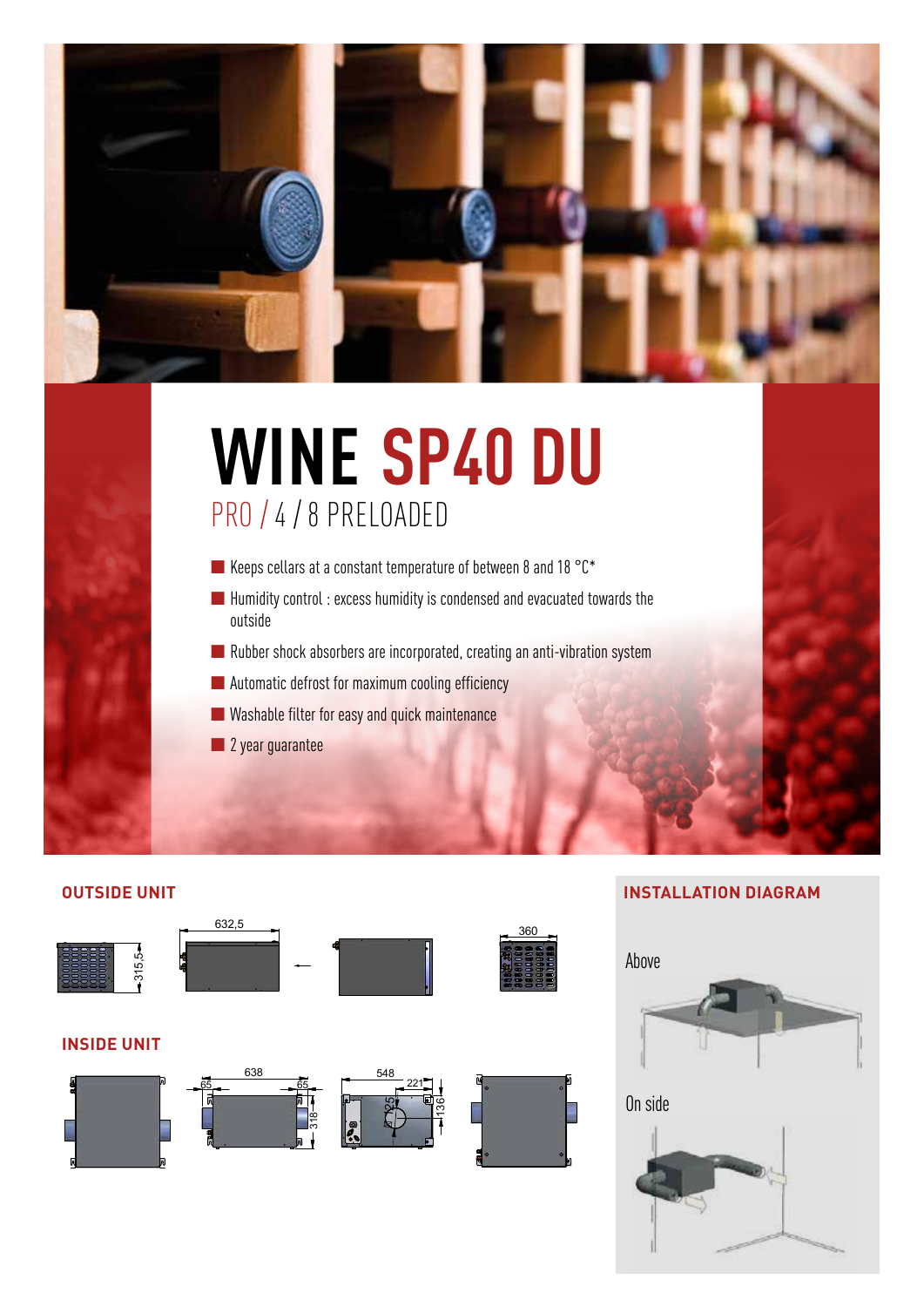

## **WINE SP40 THE NEW GENERATION OF AIR CONDITIONERS FOR WINE CELLARS**

The WineMaster® product range was designed to bring optimal air conditioning solutions to the wine cellar of your dreams. Thanks to constant temperature and humidity preservation, your wines can blossom all year long in a wine cellar under the best conditions, even in the event of extreme outside temperatures (-30°C to +40°C).

# **EASY TO INSTALL, OPT FOR PRELOADED LINKING UP**

The WineMaster® SP40 DU is available in three versions: the Split Pro which allows you to link things up over a maximum distance of 20 m and 10 m for differences in height or level, and two other models with flexible insulated pre-charged lines, 4 m or 8 m long, so you can set them up with ease between inside and outside.



|                            |                        | PRELOADED              |                        |
|----------------------------|------------------------|------------------------|------------------------|
| <b>REFERENCE</b>           | <b>SP40 DU PRO</b>     | <b>SP40 DU 4</b>       | <b>SP40 DU 8</b>       |
| Air conditioning capacity* | Up to $40 \text{ m}^3$ | Up to $40 \text{ m}^3$ | Up to $40 \text{ m}^3$ |
| <b>Cooling capacity</b>    | 900 watt               | 900 watt               | 900 watt               |
| <b>Heating capacity</b>    | 500 watt               | 500 watt               | <b>500 watt</b>        |

| <b>CONDENSATION GROUP (EXTERNAL UNIT)</b>           |                            |                            |                        |  |  |
|-----------------------------------------------------|----------------------------|----------------------------|------------------------|--|--|
| <b>Airflow rate</b>                                 | $980 \text{ m}^3/\text{h}$ | $980 \text{ m}^3/\text{h}$ | 980 m <sup>3</sup> /h  |  |  |
| <b>Sound level</b>                                  | 59db (1m)<br>49db (5m)     | 59db (1m)<br>49db (5m)     | 59db (1m)<br>49db (5m) |  |  |
| Sound level featuring optional<br>soundproofing box | 49db (1m)<br>39db (5m)     | 49db (1m)<br>39db (5m)     | 49db (1m)<br>39db (5m) |  |  |
| Weight                                              | 35 Kg                      | 35 Kg                      | 35 Kg                  |  |  |
| Dimensions H x W x D                                | 316 x 633 x 360 mm         | 316 x 633 x 360 mm         | 316 x 633 x 360 mm     |  |  |
| <b>Electrical supply</b>                            | 230-240 V - 50Hz           | 230-240 V - 50Hz           | 230-240 V - 50Hz       |  |  |
| <b>Body color</b>                                   | <b>RAL 7012</b>            | <b>RAL 7012</b>            | <b>RAL 7012</b>        |  |  |
| <b>Coolant</b>                                      | <b>R449 A</b>              | <b>R449 A</b>              | <b>R449 A</b>          |  |  |
| Secure pressure switch HP                           |                            | $\bullet$                  | $\bullet$              |  |  |
| Secure pressure switch BP                           |                            |                            |                        |  |  |
| Pressure actuated speed controller                  |                            |                            |                        |  |  |
| Oil separator                                       |                            |                            |                        |  |  |
| <b>Check valve</b>                                  |                            |                            |                        |  |  |
| <b>Waterproof electrical box</b>                    |                            |                            |                        |  |  |
| Preloaded flue pipe with coolant                    |                            | 4 <sub>m</sub>             | 8 <sub>m</sub>         |  |  |
| <b>Refrigerant line</b>                             | $1/4$ and $3/8$            |                            |                        |  |  |
| Washable air filter                                 |                            |                            |                        |  |  |
| <b>Heating belt</b>                                 |                            |                            |                        |  |  |

| <b>EVAPORATOR (INSIDE UNIT)</b>     |                          |                         |                         |  |  |
|-------------------------------------|--------------------------|-------------------------|-------------------------|--|--|
| Weight                              | 26 Kg                    | <b>26 Kg</b>            | <b>26 Kg</b>            |  |  |
| Dimensions H x W x D                | 318 x 638 x 548 mm       | 318 x 638 x 548 mm      | 318 x 638 x 548 mm      |  |  |
| <b>Body color</b>                   | <b>RAL 7012</b>          | <b>RAL 7012</b>         | <b>RAL 7012</b>         |  |  |
| <b>Number of speeds</b>             | $\overline{2}$           | $\overline{2}$          | $\overline{2}$          |  |  |
| Diamètre de buse                    | 125 mm                   | 125 mm                  | <b>125 mm</b>           |  |  |
| <b>Grids supplied</b>               | $\overline{\phantom{a}}$ | $\overline{\mathbf{z}}$ | $\overline{\mathbf{z}}$ |  |  |
| <b>Dehydrator</b>                   |                          |                         |                         |  |  |
| <b>Thermostatic expansion valve</b> |                          |                         |                         |  |  |
| <b>Heating resistor</b>             |                          |                         |                         |  |  |
| <b>Regulation</b>                   | wire                     | wire                    | wire                    |  |  |

\* With right insulation and adapted to the volume of the cellar.

\*\* The power could be reduced in function of outside temperature, its why the device may lose capacity to keep the cellar at

12 °C if the outside temperature gets close to 35 °C.